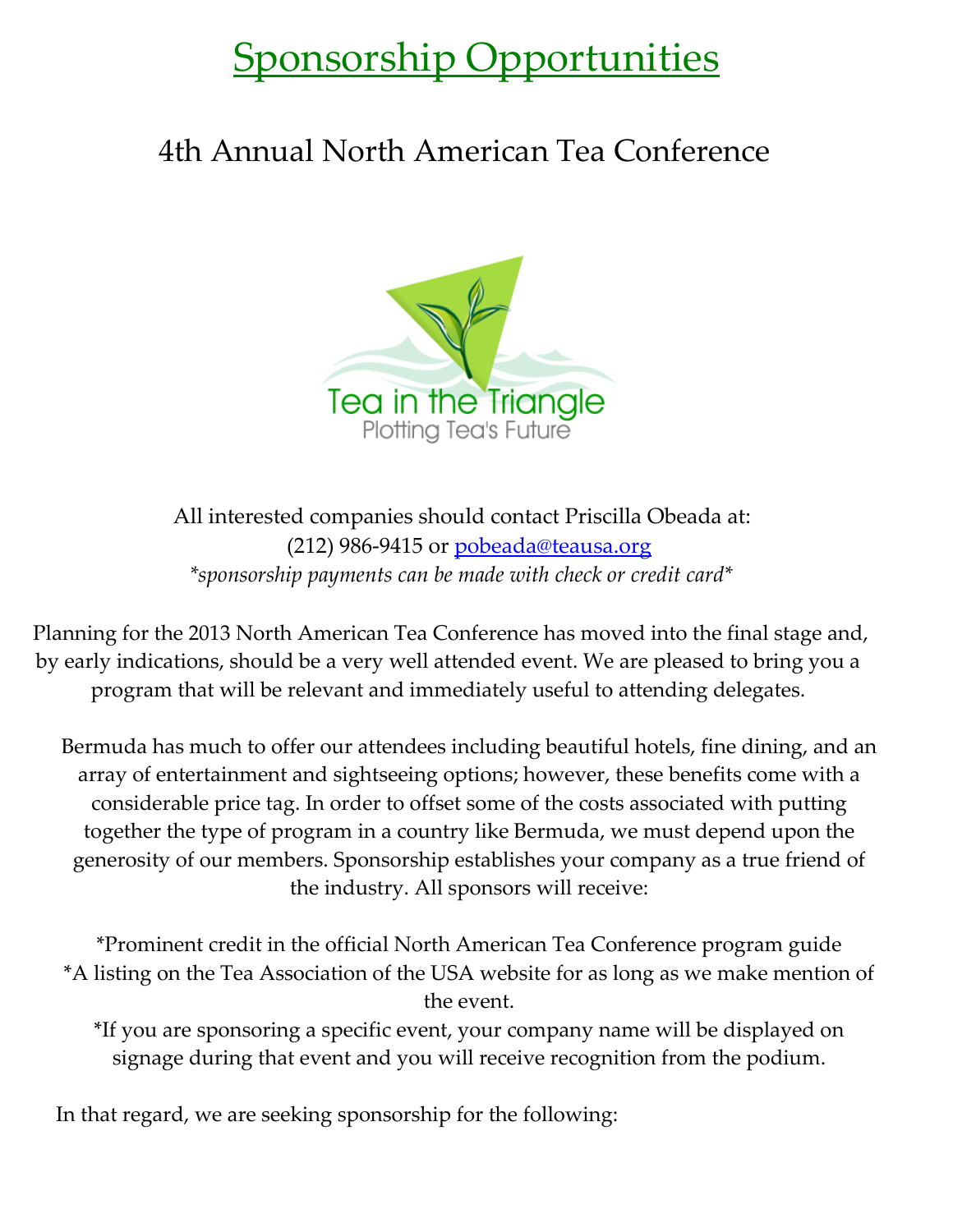|                                            | <b>Amount of Contribution:</b>                         | Sponsor:                      |
|--------------------------------------------|--------------------------------------------------------|-------------------------------|
|                                            |                                                        |                               |
| <b>Tuesday, September 24th</b>             |                                                        |                               |
|                                            |                                                        |                               |
| <b>Welcoming Cocktail Reception</b>        | \$15,000.00                                            | Tea Board of India            |
|                                            |                                                        | (exclusive sponsor)           |
|                                            |                                                        |                               |
| <b>Wednesday, September 25th</b>           |                                                        |                               |
|                                            |                                                        |                               |
| Producers, Packers and Importers Breakfast | 1 sponsorship for \$5,000                              | Mother Parker's Tea & Coffee  |
|                                            |                                                        | Universal Commodities (Tea)   |
|                                            | 2 sponsorships for \$2,500                             | Trading Inc.                  |
| <b>Beach Party</b>                         |                                                        | <b>Bigelow Tea</b>            |
|                                            | 1 Sponsorship for \$5,000<br>2 Sponsorship for \$2,500 | Martin Bauer Group            |
|                                            |                                                        | <b>Templar Tea Products</b>   |
|                                            |                                                        | www.icedtea.com               |
|                                            |                                                        |                               |
| Flower/Centerpieces                        | 1 sponsorship for \$2,000                              | Goodricke Group Limited       |
|                                            | 2 sponsorships for \$1,000                             |                               |
|                                            |                                                        |                               |
| Chairman's Dinner                          | 1 sponsorship for \$5,000                              | Harris Tea Company            |
|                                            |                                                        |                               |
| <b>Hospitality Suite</b>                   | 1 Sponsorship for \$5,000                              |                               |
|                                            |                                                        |                               |
| <b>Thursday, September 26th</b>            |                                                        |                               |
|                                            |                                                        |                               |
| <b>Buffet Breakfast</b>                    | 1 sponsorship for \$5,000                              | Henry P. Thomson, Inc.        |
|                                            |                                                        | Kanan Devan Hills Plantations |
|                                            | 2 sponsorships for \$2,500                             | Company Private Limited       |
|                                            |                                                        |                               |
| Morning Tea Break                          | 1 sponsorships for \$2,000                             | A. Holliday & Company Inc.    |
|                                            | 2 sponsorships for \$1,000                             | Glatfelter                    |
|                                            |                                                        | Tea Board of Kenya            |
|                                            |                                                        |                               |
| Lunch:                                     | 1 sponsorship for \$6,000                              | ITO EN (North America) INC.   |
|                                            |                                                        |                               |
|                                            |                                                        |                               |
|                                            |                                                        |                               |
|                                            | 2 sponsorship for \$6,000                              | McLeod Russel India Limited   |
| <b>Extras</b>                              |                                                        |                               |
| Speaker: 2030 Forum for the Future         |                                                        | ITO EN (North America) INC.   |
| <b>Convention Portfolios</b>               | 1 sponsorship for \$2,000                              | Van Rees (North America) Inc. |
| <b>Color Inserts for Portfolios</b>        | Multiple Sponsors for \$500                            | Van Rees (North America) Inc. |
| Delegate Gifts                             | 1 sponsorships for \$2,500                             |                               |